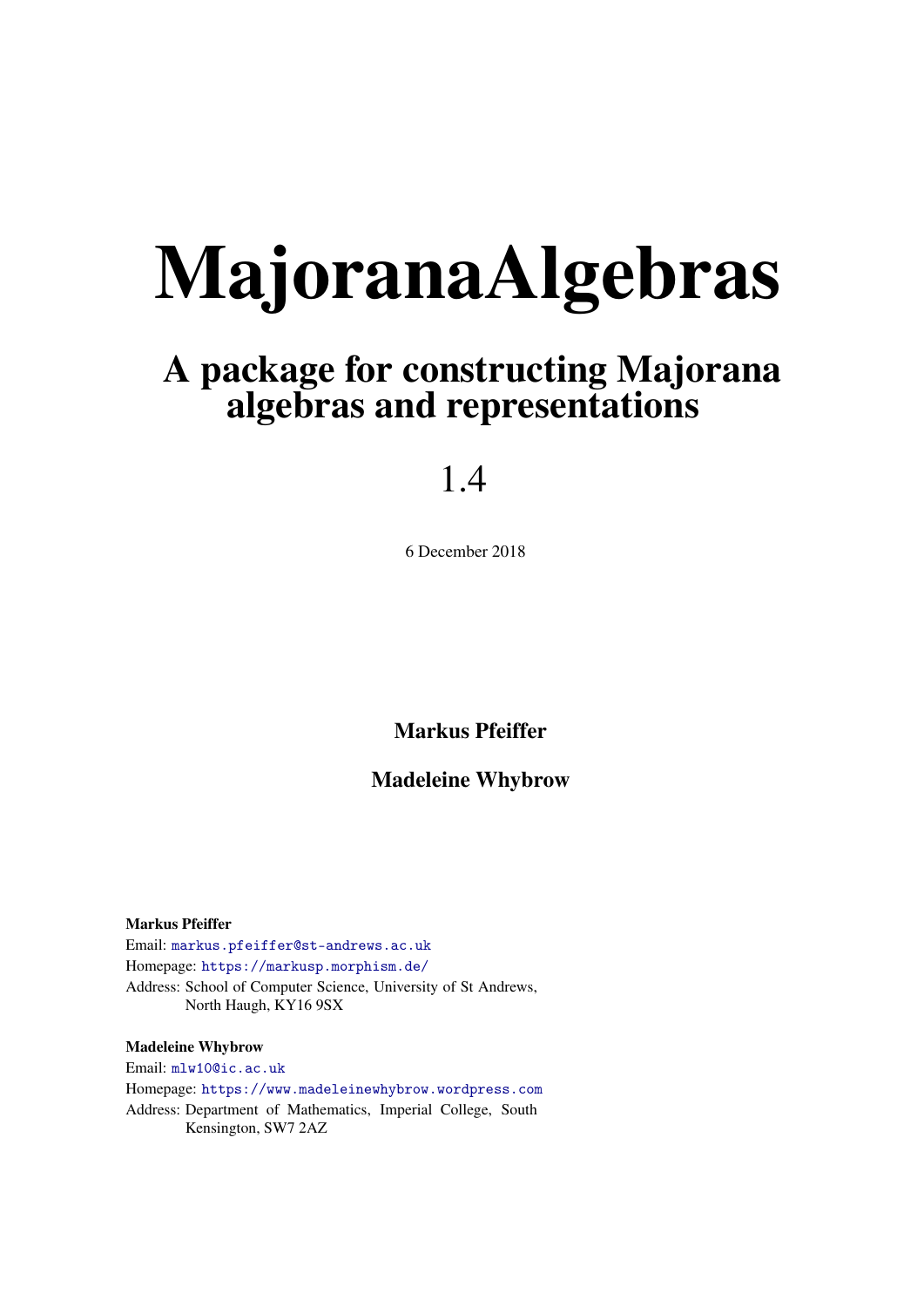### Copyright

© 2018 by Markus Pfeiffer and Madeleine Whybrow

MajoranaAlgebras package is free software; you can redistribute it and/or modify it under the terms of the [GNU General Public License](http://www.fsf.org/licenses/gpl.html) as published by the Free Software Foundation; either version 2 of the License, or (at your option) any later version.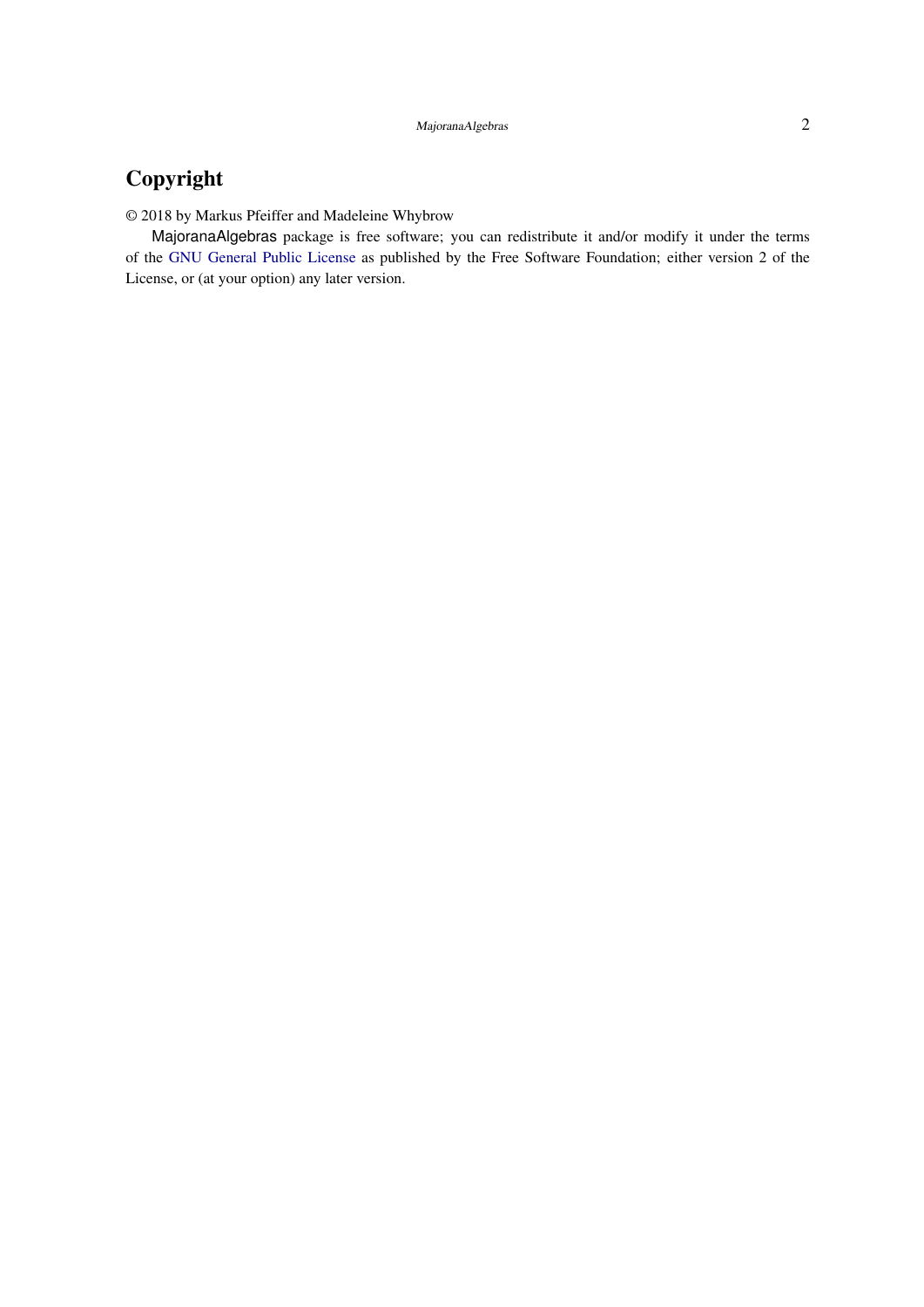# **Contents**

| 1                       | <b>Introduction</b>                                                                                                   |                |
|-------------------------|-----------------------------------------------------------------------------------------------------------------------|----------------|
|                         | 1.1                                                                                                                   | $\overline{4}$ |
|                         | 1.2                                                                                                                   | 5              |
|                         | 13                                                                                                                    | 6              |
| $\mathbf{2}$            | Shapes of a Majorana representation                                                                                   | 7              |
|                         | 2.1                                                                                                                   | 7              |
| 3                       | <b>Majorana representations</b>                                                                                       | 9              |
|                         | 3.1                                                                                                                   | 9              |
|                         | 3.2                                                                                                                   | 9              |
| $\overline{\mathbf{4}}$ | <b>Functions for calculating with Majorana representations</b>                                                        | 11             |
|                         | 4.1                                                                                                                   | 11             |
|                         | 4.2                                                                                                                   | 12             |
|                         | 4.3<br>The subalgebra structure $\dots \dots \dots \dots \dots \dots \dots \dots \dots \dots \dots \dots \dots \dots$ | 12             |
| 5                       | <b>Functions for testing Majorana representations</b>                                                                 | 14             |
|                         | 5.1                                                                                                                   | 14             |
|                         | 5.2                                                                                                                   | 14             |
| <b>Index</b>            |                                                                                                                       | 16             |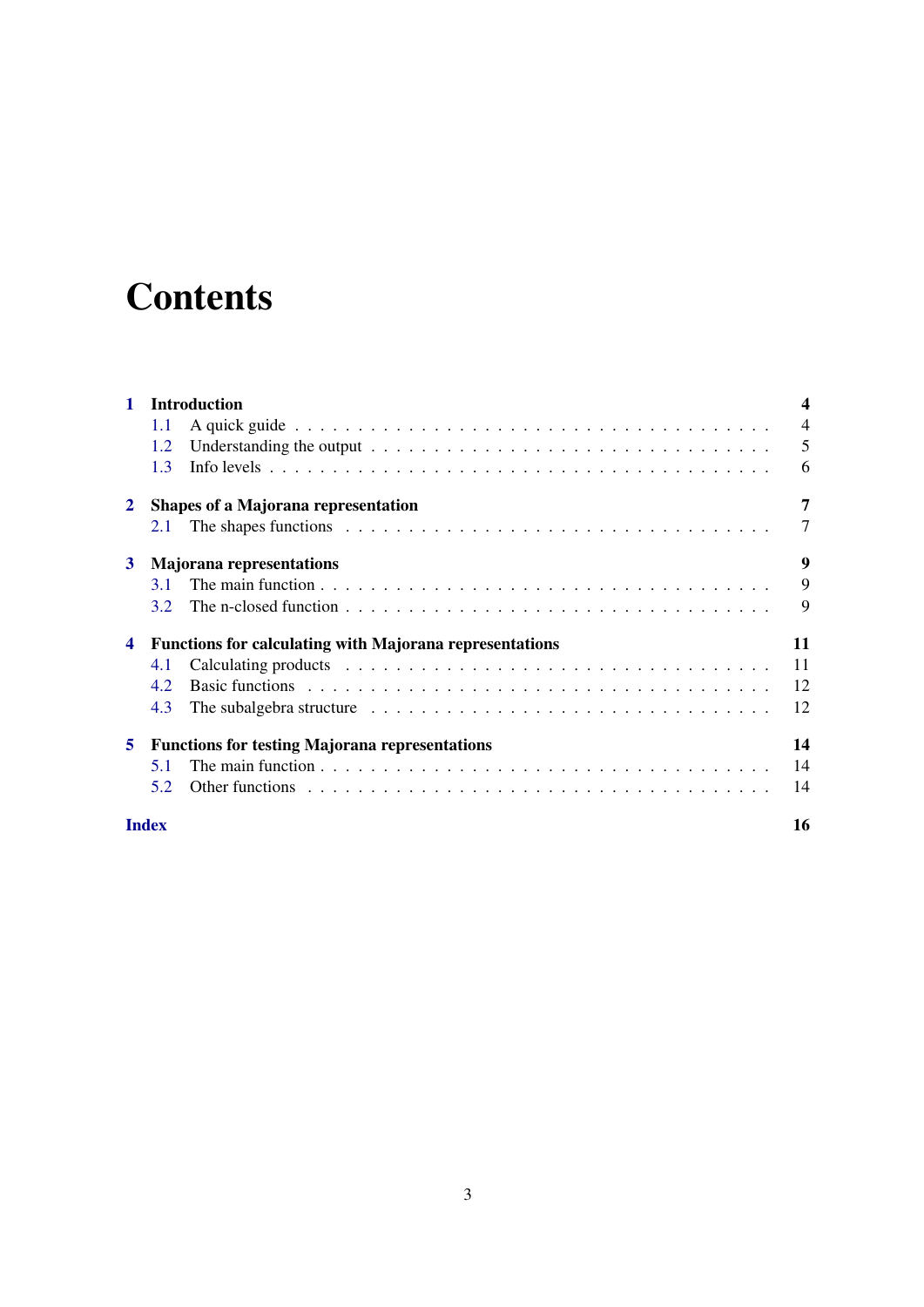## <span id="page-3-0"></span>Introduction

### <span id="page-3-1"></span>1.1 A quick guide

In order to construct the Majorana representation of a group G with respect to a set of involutions T, you must first call ShapesOfMajoranaRepresentation [\(2.1.1\)](#page-6-2).

Example

```
gap > G := AlternatingGroup(5);gap> T := AsList(ConjugacyClass(G, (1,2)(3,4));
gap> input := ShapesOfMajoranaRepresentation(G,T);;
```
This function outputs a record. One component of this record is labelled shapes and contains the possible shapes of a Majorana representation of the form (*G*,*T*,*V*).

```
Example
gap> input.shapes;
[ [ "1A", "2B", "5A", "3C", "5A" ], [ "1A", "2B", "5A", "3A", "5A" ],
 [ "1A", "2A", "5A", "3C", "5A" ], [ "1A", "2A", "5A", "3A", "5A" ] ]
```
To construct the Majorana representation with shape at position  $\vec{i}$  of this list, call the function MajoranaRepresentation  $(3.1.1)$  with input as its first argument and i as its second.

```
Example
gap> rep := MajoranaRepresentation(input, 1);;
gap> rep.shape;
[ "1A", "2B", "5A", "3C", "5A" ]
```
There are then a number of functions (see [4\)](#page-10-0) that one case use on the (potentially incomplete) Majorana representation that this function has outputted.

\_ Example

```
gap> MAJORANA_IsComplete(rep);
true
gap> MAJORANA_Dimension(rep);
21
```
If an incomplete algebra is returned then the function NClosedMajoranaRepresentation [\(3.2.1\)](#page-9-0) can be used to attempt to find the 3-closed part of the algebra.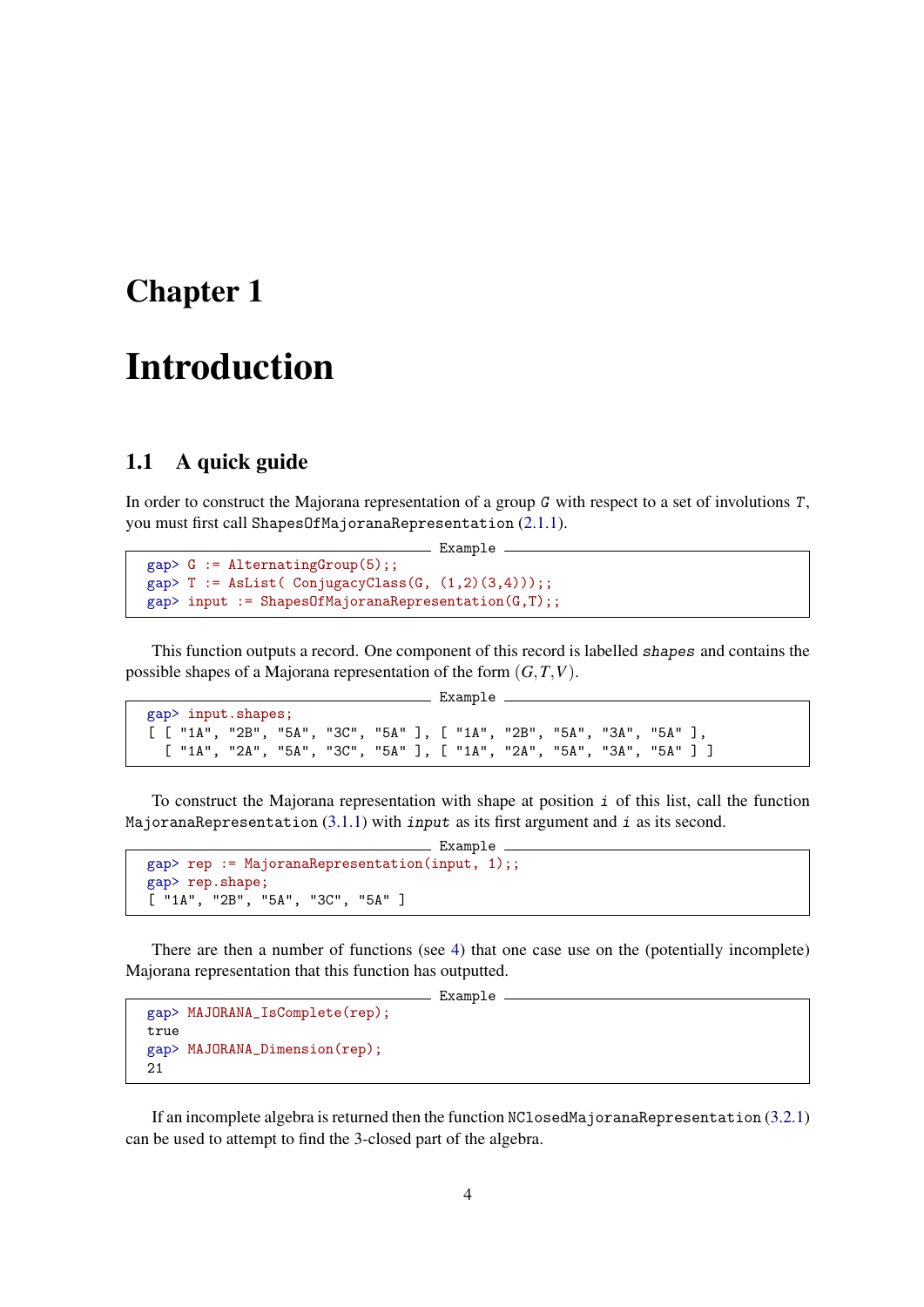MajoranaAlgebras 5

```
Example
```

```
gap > G := AlternatingGroup(5);;
gap> T := AsList( ConjugacyClass(G, (1,2)(3,4));
gap input := ShapesOfMajoranaRepresentation(G,T);;
gap> input.shapes;
[ [ "1A", "2B", "5A", "3C", "5A" ], [ "1A", "2B", "5A", "3A", "5A" ],
  [ "1A", "2A", "5A", "3C", "5A" ], [ "1A", "2A", "5A", "3A", "5A" ] ]
gap> rep := MajoranaRepresentation(input, 2);;
gap> MAJORANA_IsComplete(rep);
false
gap> NClosedMajoranaRepresentation(rep);;
gap> MAJORANA_IsComplete(rep);
true
gap> MAJORANA_Dimension(rep);
46
```
### <span id="page-4-0"></span>1.2 Understanding the output

*Note that all vectors and matrices are given in sparse matrix format, as provided by the GAP package* Gauss*. If* mat *is such a matrix then the integers in* mat!.indices *refer to a spanning set of the algebra indexed by the list* rep.setup.coords*. The list* mat!.entries *give their corresponding coefficients.*

The function MajoranaRepresentation  $(3.1.1)$  outputs a record that encodes the information required to perform calculations in the Majorana representation that has been calculated. The record contains the following components.

group

The group G, as inputted by the user.

involutions

The set  $T$ , as inputted by the user.

shape

The shape of the representation, as chosen by the user in the input of MajoranaRepresentation [\(3.1.1\)](#page-8-3).

eigenvalues

A list whose values give the eigenvalues of the adjoint action of the axes of the algebra. In this case, it must be equal to (or a subset of) [0, 1/4, 1/32]. Note that we omit the eigenvalue 1 as we assume the algebra to be primitive.

```
axioms
```
A string representing the axiomatic setting of the algebra's construction, potentially chosen by the user with the options record in the input of MajoranaRepresentation [\(3.1.1\)](#page-8-3).

setup

Is itself a record, containing (among others) the following components.

coords

A list whose elements index a spanning set of the algebra.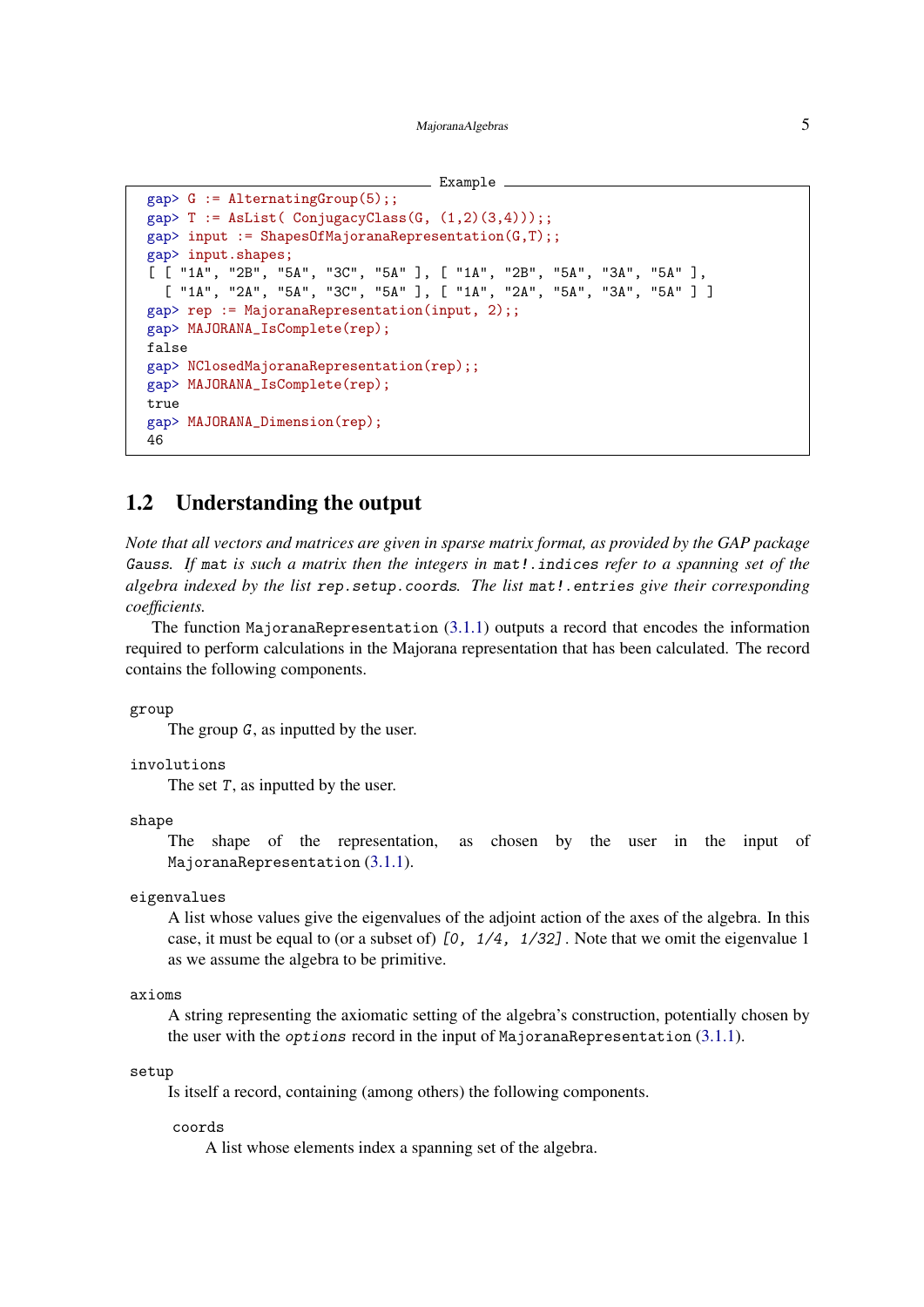#### <span id="page-5-1"></span>nullspace

Again a record such that nullspace. vectors gives a basis of the nullspace of the algebra (as the elements rep. setup. coords are not necessarily linearly independent).

### orbitreps

A list of indices giving the representatives of the orbits of the action of the group G on T.

### pairreps

A list of pairs of indices giving representatives of the orbitals of the action of the group G on rep.setup.coords.

### algebraproducts

A list where the vector at position i denotes the algebra product of the two spanning set vectors whose indices (in rep.setup.coords) are given by rep.setup.pairreps[i] . If the ith entry is set to false then this algebra product has not yet been found and the algebra is incomplete.

#### innerproducts

Performs the same role as algebraproducts except that, instead of vectors, the entries are rational numbers denoting the inner product between two spanning set vectors.

evecs

A list where if i is contained in rep.setup.orbitreps then rep.evecs[i] is bound to a record. This record has components "ev" where ev is an eigenvalue contained in rep.eigenvalues. This component gives a basis for the eigenspace of the axis corresponding to rep.involutions[i] with eigenvalue ev.

### <span id="page-5-0"></span>1.3 Info levels

### 1.3.1 InfoMajorana

### . InfoMajorana (info class)

The default info level of *InfoMajorana* is 0. No information is printed at this level. If the info level is at least 10 then Success is printed if the algorithm has produced a complete Majorana algebra, otherwise Fail is printed. If the info level is at least 20 then more information is printed about the progress of the algorithm, up to a maximum info level of 100.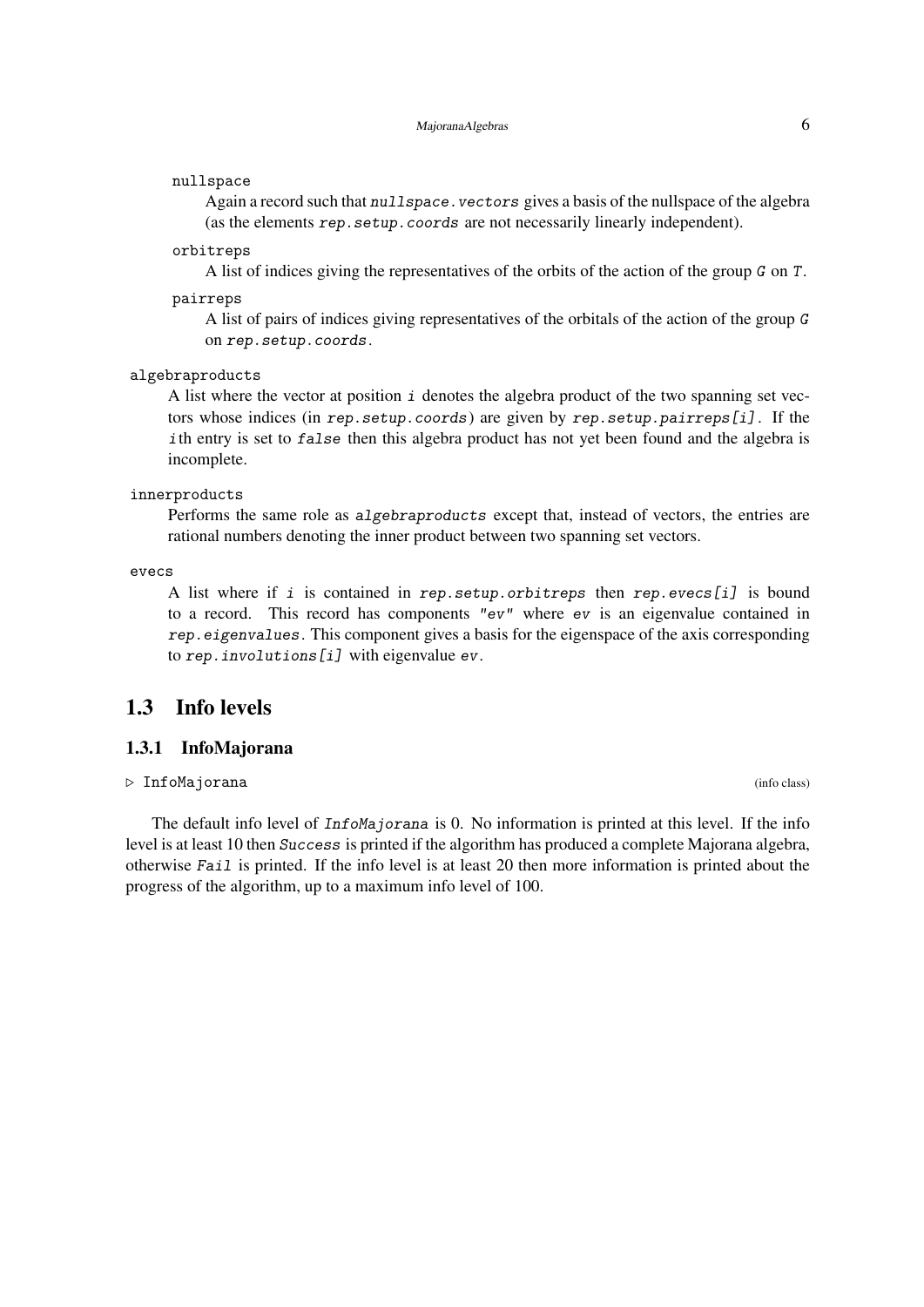# <span id="page-6-4"></span><span id="page-6-0"></span>Shapes of a Majorana representation

### <span id="page-6-1"></span>2.1 The shapes functions

### <span id="page-6-2"></span>2.1.1 ShapesOfMajoranaRepresentation

 $\triangleright$  ShapesOfMajoranaRepresentation(G, T) (function) Returns: a record with a component shapes

Takes a group G and a G-invariant set of generating involutions T. Returns a list of possible shapes of a Majorana Representation of the form  $(G, T, V)$  that is stored in the shapes component of the output.

### <span id="page-6-3"></span>2.1.2 ShapesOfMajoranaRepresentationAxiomM8

 $\triangleright$  ShapesOfMajoranaRepresentationAxiomM8(G, T) (function)

Returns: a record with a component shapes

Performs exactly the same function as ShapesOfMajoranaRepresentation [\(2.1.1\)](#page-6-2) but gives only those shapes at obey axiom M8. That is to say, we additionally assume that if  $t, s \in T$  such that  $|ts| = 2$  then the dihedral subalgebra  $\langle \langle a_t, a_s \rangle \rangle$  is of type 2*A* if and only if  $ts \in T$  (and otherwise is of type 2*B*).

### 2.1.3 MAJORANA\_IsSixTranspositionGroup

 $\triangleright$  MAJORANA\_IsSixTranspositionGroup(G, T) (function)

**Returns:** true if  $(G, T)$  is a 6-transposition group, otherwise returns false

For a group G and a subset T of G, returns true if all of the following conditions are satisfied:  $*T$ is a set of involutions that generate G;  $*T$  is closed under conjugation by G; \*the order of the product of two elements of T is at most 6.

### 2.1.4 MAJORANA\_RemoveDuplicateShapes

 $\triangleright$  MAJORANA\_RemoveDuplicateShapes(input) (function)

If an automorphism of the group G stabilises the set T then it induces an action on the pairs of elements of T and therefore on the shapes of a possible Majorana representation of the form  $(G, T, V)$ . If one shape is mapped to another in this way then their corresponding algebras must be isomorphic.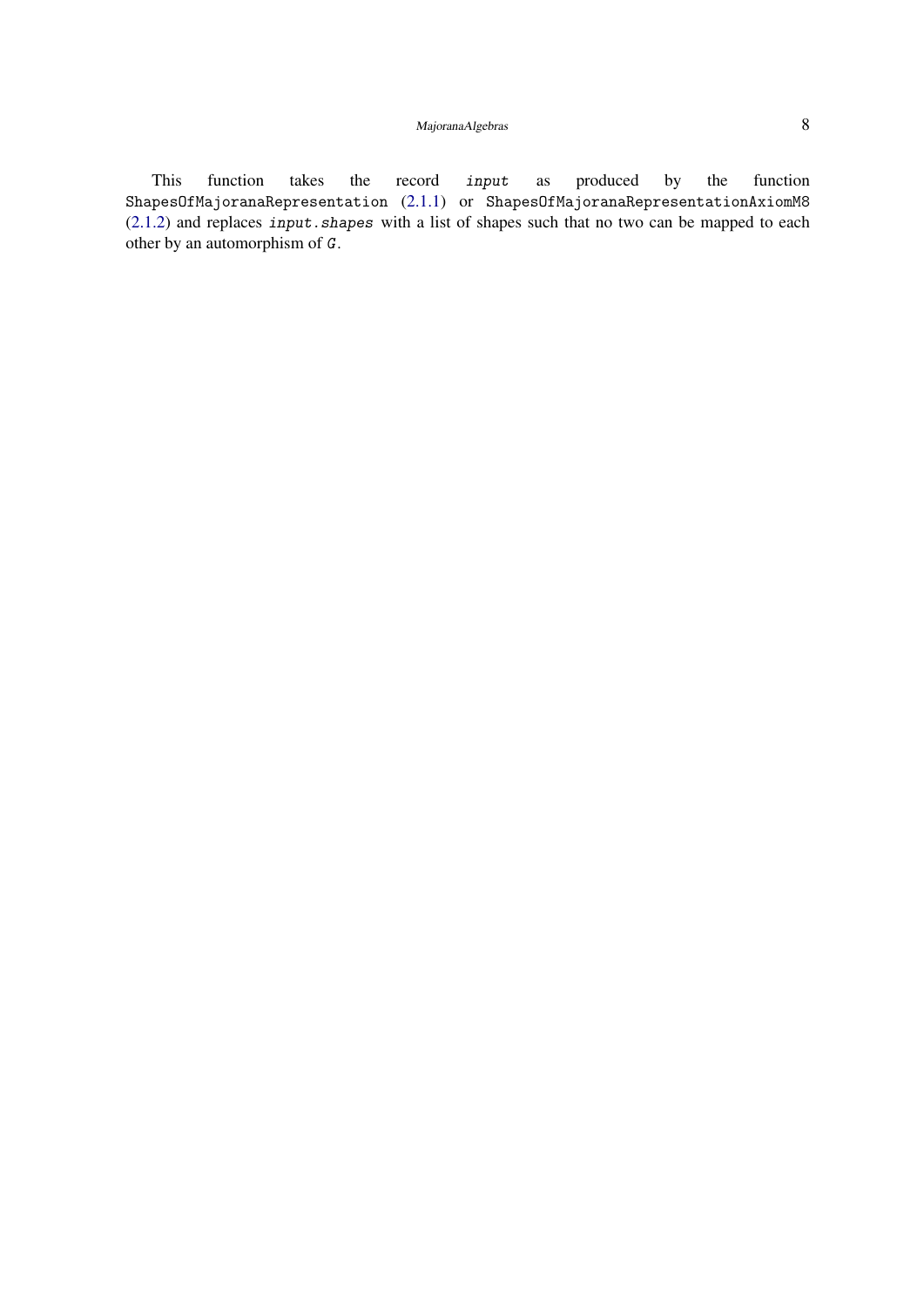# <span id="page-8-4"></span><span id="page-8-0"></span>Majorana representations

### <span id="page-8-1"></span>3.1 The main function

### <span id="page-8-3"></span>3.1.1 MajoranaRepresentation

 $\triangleright$  MajoranaRepresentation(input, index[, options]) (function) Returns: a record giving a Majorana representation

This takes two or three arguments, the first of which must be the output of the function ShapesOfMajoranaRepresentation [\(2.1.1\)](#page-6-2) and the second of which is the index of the desired shape in list *input*.shapes.

If the optional argument options is given then it must be a record. The following components of options are recognised:

axioms

This component must be bound to the string "AllAxioms" or "NoAxioms". If bound to "AllAxioms" then the algorithm assumes the axioms 2Aa, 2Ab, 3A, 4A and 5A as in Seress (2012). If bound to "NoAxioms" then the algorithm only assumes the Majorana axioms M1 - M7. The default value is "AllAxioms".

form

If this is bound to true then the algorithm assume the existence of an inner product (as in the definition of a Majorana algebra). Otherwise, if bound to false then no inner product is assumed (and we are in fact constructing an axial algebra that satisfies the Majorana fusion law). The default value is true.

embedding

If this is bound to true then the algorithm first attempts to construct large subalgebras of the final representation before starting the main construction. The default value is false.

### <span id="page-8-2"></span>3.2 The n-closed function

A Majorana algebra *V* generated by a set of axes *A* is called *n*-closed if it is spanned as a vector space by products of elements of *A* of length at most *n*. As most known Majorana algebras are 2-closed, the function MajoranaRepresentation [\(3.1.1\)](#page-8-3) only attempts to construct the 2-closed part.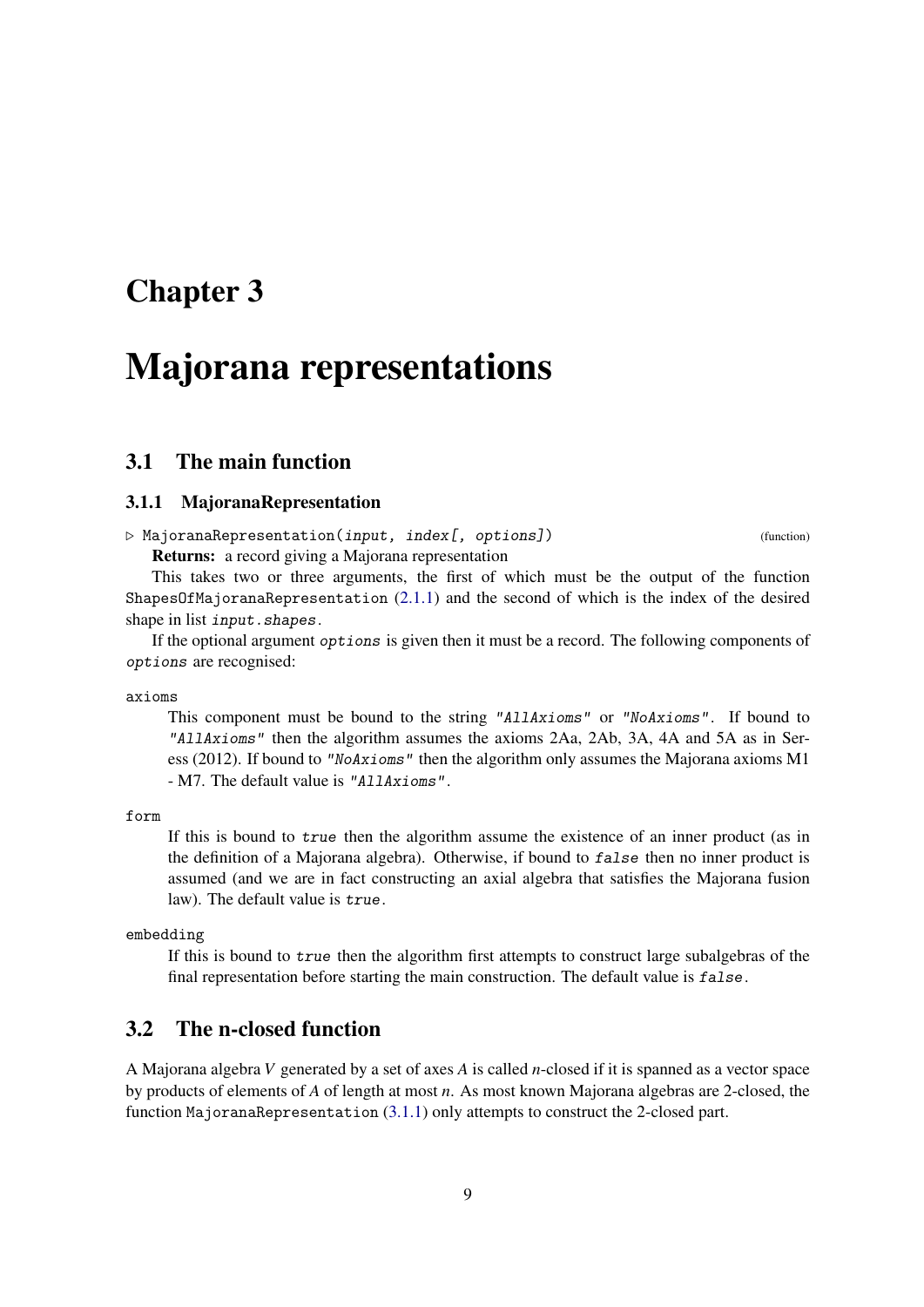<span id="page-9-1"></span>If it is not successful then the output is a partial Majorana representation, i.e. a Majorana representation with some missing algebra products. In this case, the function MAJORANA\_IsComplete [\(4.2.1\)](#page-11-2) returns false.

If the user wishes, they may then pass this incomplete Majorana representation to the function NClosedMajoranaRepresentation [\(3.2.1\)](#page-9-0) in order to attempt construction of the 3-closed part. This process may then be repeated as many times as the user wishes.

### <span id="page-9-0"></span>3.2.1 NClosedMajoranaRepresentation

 $\triangleright$  NClosedMajoranaRepresentation(rep) (function)

Takes as its input an incomplete Majorana representation rep that has been generated using the function MajoranaRepresentation [\(3.1.1\)](#page-8-3). Again runs the main algorithm in order to attempt construction of the 3-closed part of the algebra. If the function NClosedMajoranaRepresentation is called *n* times on the same Majorana representation rep then this representation will be the  $n+2$ -closed part of the algebra.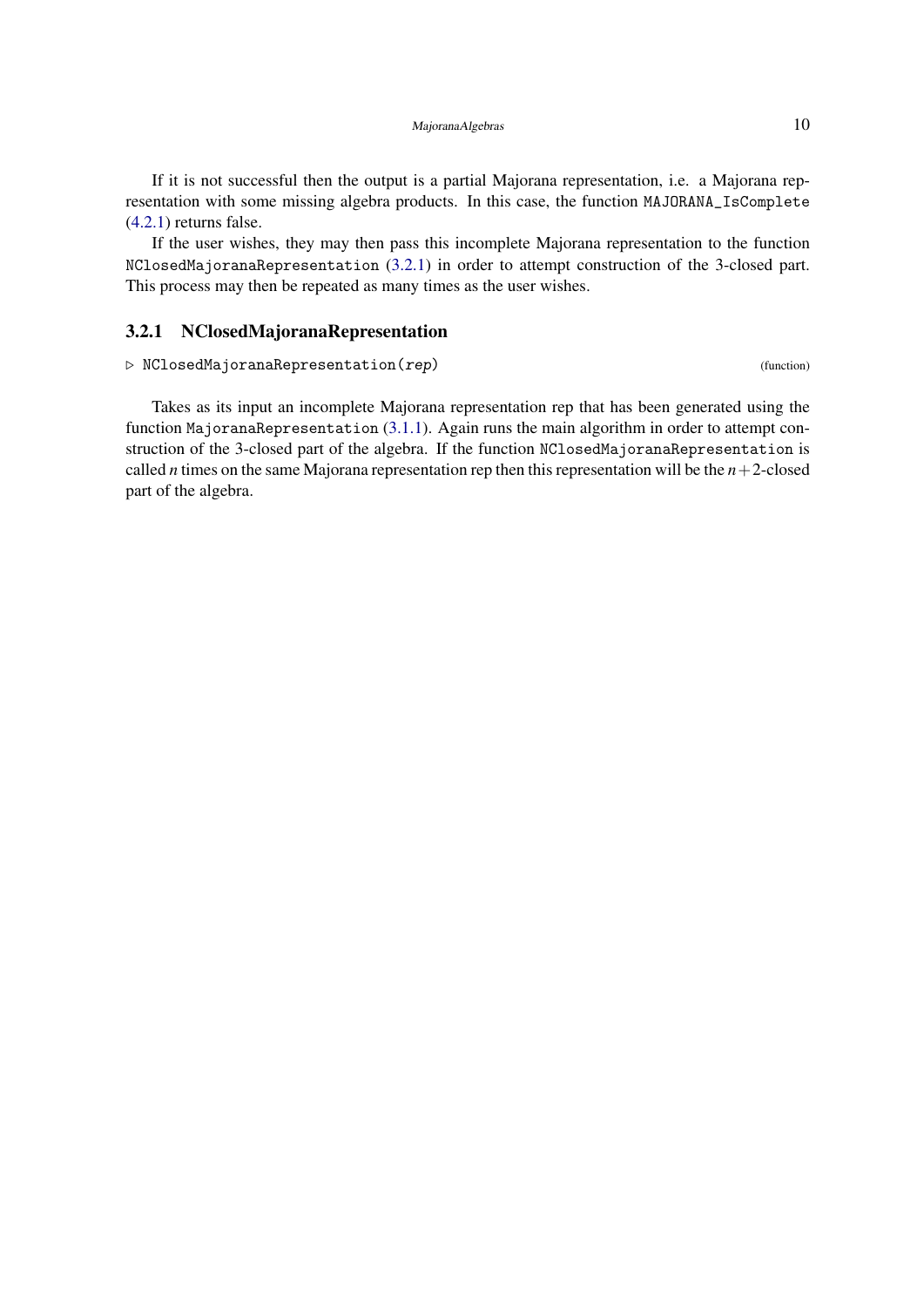# <span id="page-10-2"></span><span id="page-10-0"></span>Functions for calculating with Majorana representations

### <span id="page-10-1"></span>4.1 Calculating products

#### 4.1.1 MAJORANA\_AlgebraProduct

 $\triangleright$  MAJORANA\_AlgebraProduct(u, v, algebraproducts, setup) (function)

**Returns:** the algebra product of vectors u and v

The arguments  $u$  and  $v$  must be row vectors in sparse matrix format. The arguments algebraproducts and setup must be the components with these names of a representation as outputted by MajoranaRepresentation  $(3.1.1)$ . The output is the algebra product of u and v, also in sparse matrix format.

### 4.1.2 MAJORANA\_InnerProduct

 $\triangleright$  MAJORANA\_InnerProduct(u, v, innerproducts, setup) (function)

Returns: the inner product of vectors u and v

The arguments  $u$  and  $v$  must be row vectors in sparse matrix format. The arguments innerproducts and setup must be the components with these names of a representation as outputted by MajoranaRepresentation  $(3.1.1)$ . The output is the inner product of u and v.

Example

```
gap > G := AlternatingGroup(5);gap> T := AsList(ConjugacyClass(G, (1,2)(3,4)));;
gap> input := ShapesOfMajoranaRepresentation(G,T);;
gap> rep := MajoranaRepresentation(input, 1);;
gap> Size(rep.setup.coords);
21
gap> u := SparseMatrix( 1, 21, [ [ 1 ] ], [ [ 1 ] ], Rationals);;
gap> v := SparseMatrix( 1, 21, [ [ 17 ] ], [ [ 1 ] ], Rationals);;
gap> MAJORANA_AlgebraProduct(u, v, rep.algebraproducts, rep.setup);
<a 1 x 21 sparse matrix over Rationals>
gap> MAJORANA_InnerProduct(u, v, rep.innerproducts, rep.setup);
-1/8192
```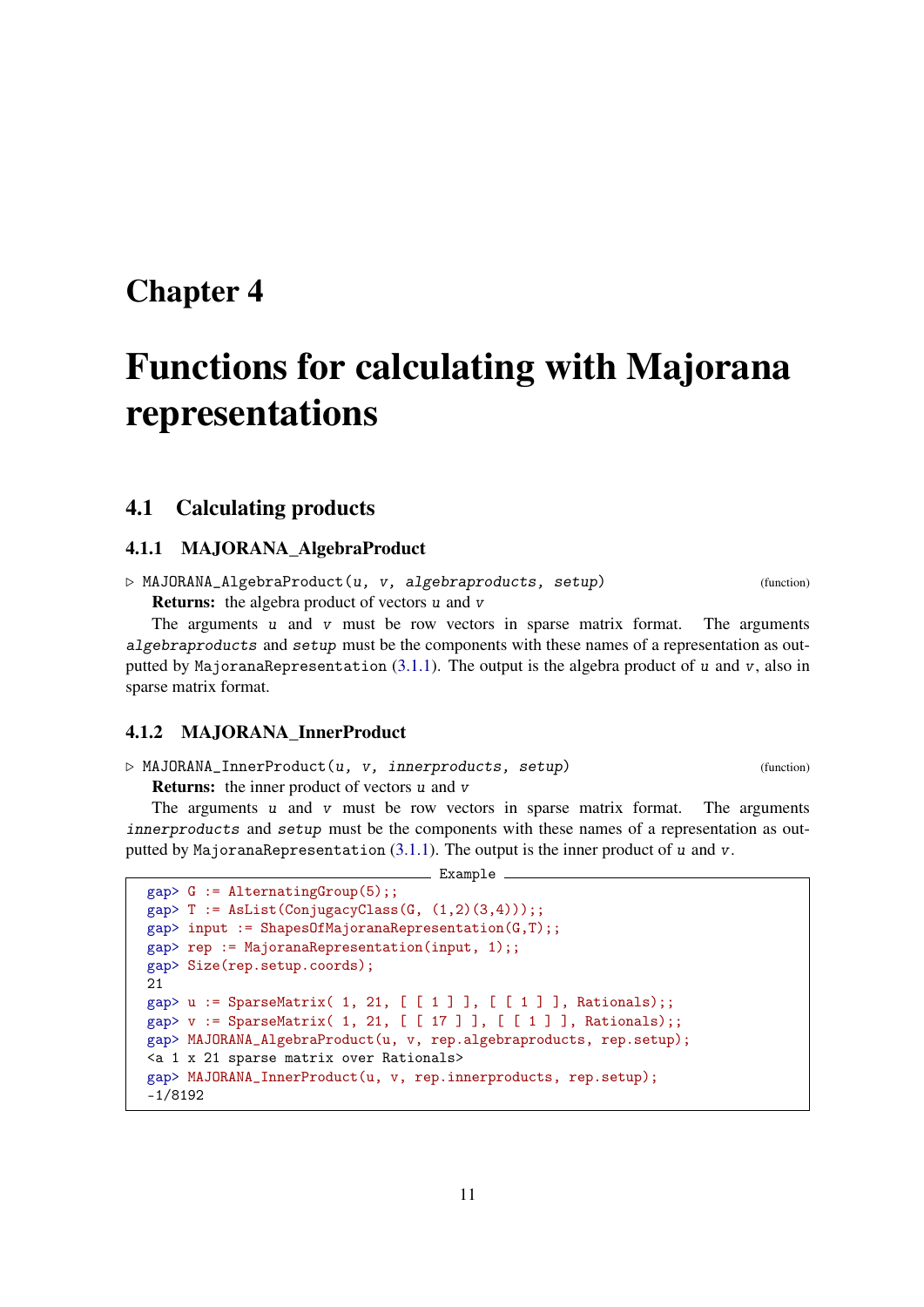### <span id="page-11-3"></span><span id="page-11-0"></span>4.2 Basic functions

### <span id="page-11-2"></span>4.2.1 MAJORANA\_IsComplete

#### $\triangleright$  MAJORANA IsComplete(rep) (function)

Returns: true is all algebra products have been found, otherwise returns false

Takes a Majorana representation rep, as outputted by MajoranaRepresentation [\(3.1.1\)](#page-8-3). If the representation is complete, that is to say, if the vector space spanned by the basis vectors indexed by the elements in rep. setup. coords is closed under the algebra product given by rep.algebraproducts, return true. Otherwise, if some products are not known then return false.

### 4.2.2 MAJORANA\_Dimension

#### $\triangleright$  MAJORANA\_Dimension(*rep*) (function)

Returns: the dimension of the representation rep as an integer

Takes a Majorana representation rep, as outputted by MajoranaRepresentation  $(3.1.1)$ and returns its dimension as a vector space. If the representation is not complete (cf. MAJORANA\_IsComplete [\(4.2.1\)](#page-11-2) ) then this value might not be the true dimension of the algebra.

#### 4.2.3 MAJORANA\_Eigenvectors

 $\triangleright$  MAJORANA\_Eigenvectors(index, eval, rep) (function) Returns: a basis of the eigenspace of the axis as position index with eigenvalue eval as a sparse matrix

### 4.2.4 MAJORANA\_Basis

```
\triangleright MAJORANA_Basis(rep) (function) (function)
```
Returns: a sparse matrix that gives a basis of the algebra

### 4.2.5 MAJORANA\_AdjointAction

 $\triangleright$  MAJORANA\_AdjointAction(axis, basis, rep) (function)

Returns: a sparse matrix representing the adjoint action of axis on basis

Takes a Majorana representation rep, as outputted by MajoranaRepresentation [\(3.1.1\)](#page-8-3), a row vector axis in sparse matrix format and a set of basis vectors, also in sparse matrix format. Returns a matrix, also in sparse matrix format, that represents the adjoint action of axis on basis.

### <span id="page-11-1"></span>4.3 The subalgebra structure

### 4.3.1 MAJORANA\_Subalgebra

 $\triangleright$  MAJORANA\_Subalgebra(vecs, rep) (function)

Returns: the subalgebra of the representation rep that is generated by vecs

Takes a Majorana representation rep, as outputted by MajoranaRepresentation [\(3.1.1\)](#page-8-3) and a set of vectors vecs in sparse matrix format and returns the subalgebra generated by vecs, also in sparse matrix format.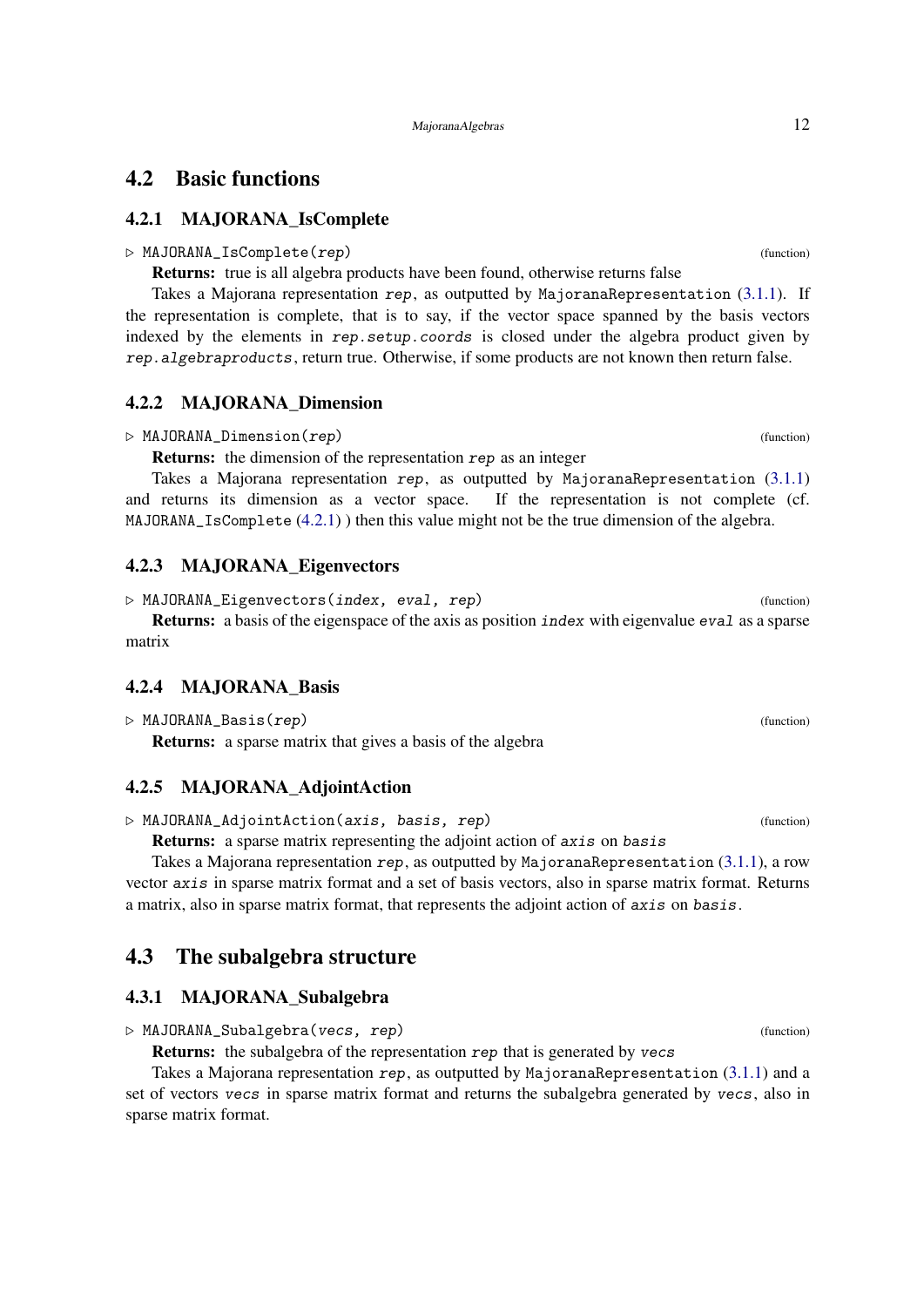### <span id="page-12-0"></span>4.3.2 MAJORANA\_IsJordanAlgebra

 $\triangleright$  MAJORANA\_IsJordanAlgebra(subalg, rep) (function)

**Returns:** true if the subalgebra  $subalg$  is a Jordan algebra, otherwise returns false

Takes a Majorana representation rep, as outputted by MajoranaRepresentation [\(3.1.1\)](#page-8-3) and a subalgebra subalg of rep. If this subalgebra is a Jordan algebra then function returns true, otherwise returns false.

Example

```
gap > G := G := AlternativeGroup(5);gap> T := AsList( ConjugacyClass(G, (1,2)(3,4));;
gap> input := ShapesOfMajoranaRepresentation(G,T);;
gap> rep := MajoranaRepresentation(input, 2);;
gap> MAJORANA_IsComplete(rep);
false
gap> NClosedMajoranaRepresentation(rep);;
gap> MAJORANA_IsComplete(rep);
true
gap> MAJORANA_Dimension(rep);
46
gap> basis := MAJORANA_Basis(rep);
<a 46 x 61 sparse matrix over Rationals>
gap> subalg := MAJORANA_Subalgebra(basis, rep);
<a 46 x 61 sparse matrix over Rationals>
gap> MAJORANA_IsJordanAlgebra(subalg, rep);
false
```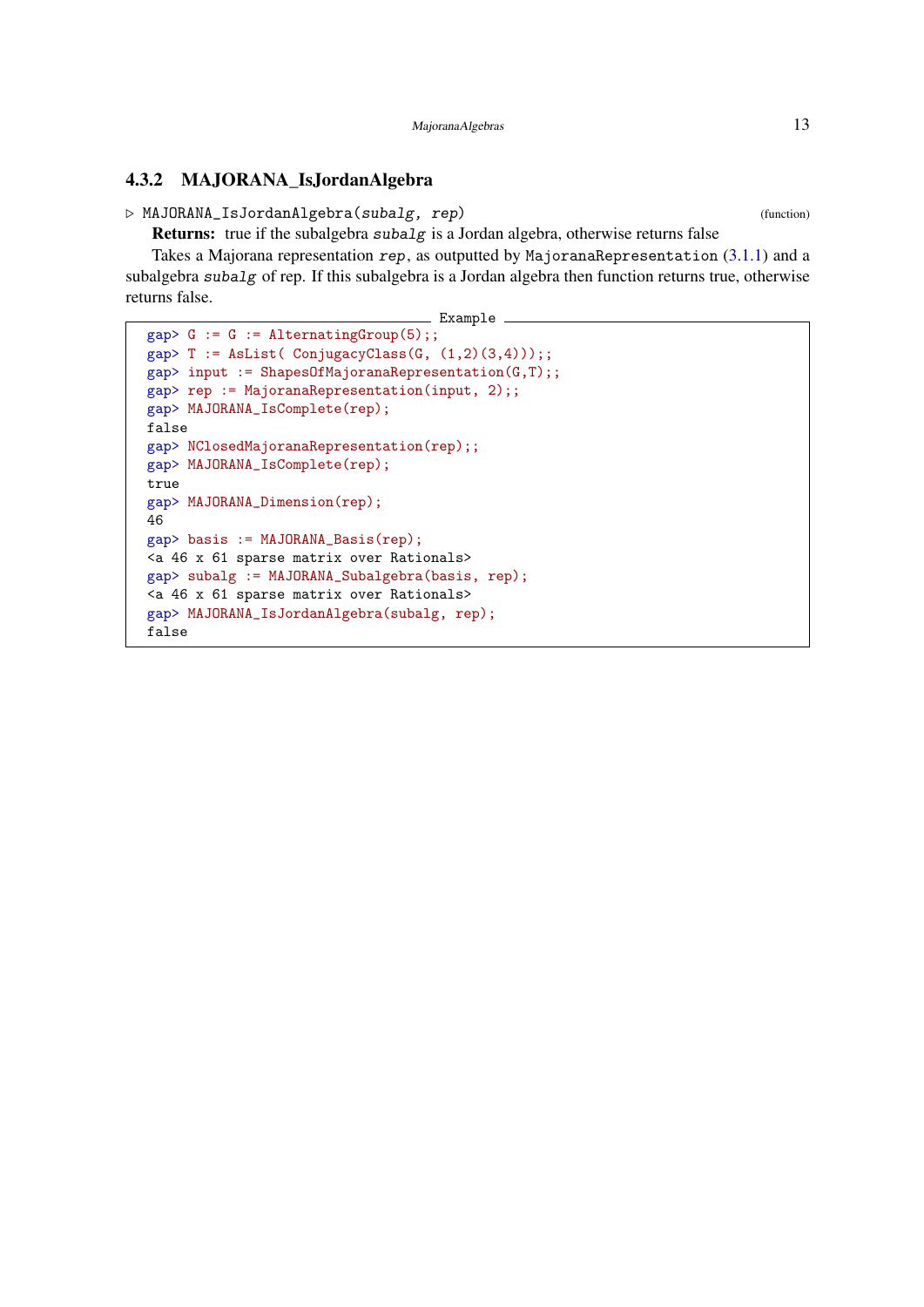# <span id="page-13-5"></span><span id="page-13-0"></span>Functions for testing Majorana representations

The output of the function MajoranaRepresentation  $(3.1.1)$  is guaranteed to be a commutative algebra generated by idempotents whose eigenspaces obey the Majorana fusion law. To check that the output is truly a Majorana algebra, one must also check that

- the inner product is a Frobenius form (see MAJORANA\_TestFrobeniusForm [\(5.2.1\)](#page-13-3));
- the inner product is positive definite (see MAJORANA\_TestInnerProduct [\(5.2.2\)](#page-13-4));
- the inner product obeys axiom M2 (Norton's inequality) (see MAJORANA\_TestAxiomM2 [\(5.2.3\)](#page-14-0));
- the algebra is primitive (see MAJORANA\_TestPrimitivity [\(5.2.4\)](#page-14-1)).

### <span id="page-13-1"></span>5.1 The main function

### 5.1.1 MajoranaAlgebraTest

. MajoranaAlgebraTest(rep) (function)

Returns: true if the algebra given by rep is indeed a Majorana algebra.

Note: does not check that the algebra obeys axiom M2 (Norton's inequality), this can be separately tested using MAJORANA\_TestAxiomM2 [\(5.2.3\)](#page-14-0).

### <span id="page-13-2"></span>5.2 Other functions

#### <span id="page-13-3"></span>5.2.1 MAJORANA\_TestFrobeniusForm

 $\triangleright$  MAJORANA\_TestFrobeniusForm(rep) (function) Returns: true if the inner product given by rep. innerproducts is a Frobenius form, otherwise returns false.

### <span id="page-13-4"></span>5.2.2 MAJORANA\_TestInnerProduct

 $\triangleright$  MAJORANA\_TestInnerProduct(*rep*) (function) Returns: true if the inner product given by rep. innerproducts is positive definite, otherwise returns false.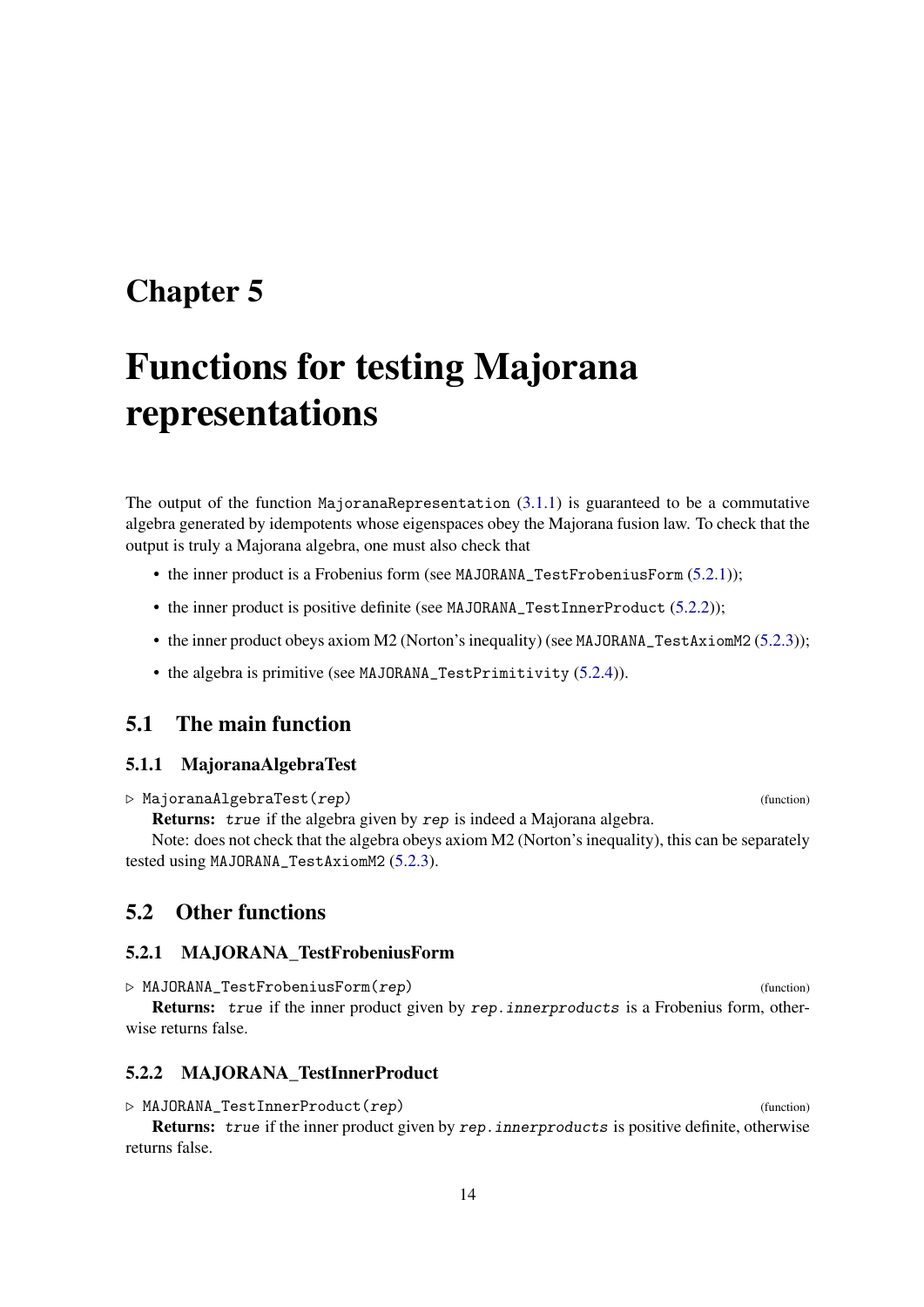### <span id="page-14-2"></span><span id="page-14-0"></span>5.2.3 MAJORANA\_TestAxiomM2

```
\triangleright MAJORANA_TestAxiomM2(rep) (function) (function)
```
Returns: true if the inner product given by rep. innerproducts obeys axiom M2 (Norton's inequality), otherwise returns false.

### <span id="page-14-1"></span>5.2.4 MAJORANA\_TestPrimitivity

 $\triangleright$  MAJORANA\_TestPrimitivity(*rep*) (function)

Returns: true if the 1-eigenspaces of all axes are 1-dimensional, otherwise returns false.

```
\_ Example \_gap> G := AlternatingGroup(5);;
gap> T := AsList( ConjugacyClass(G, (1,2)(3,4)));;
gap input := ShapesOfMajoranaRepresentation(G,T);;
gap> rep := MajoranaRepresentation(input, 2);;
gap> NClosedMajoranaRepresentation(rep);;
gap> MAJORANA_IsComplete(rep);
true
gap> MajoranaAlgebraTest(rep);
true
gap> MAJORANA_TestFrobeniusForm(rep);
true
gap> MAJORANA_TestInnerProduct(rep);
true
gap> MAJORANA_TestAxiomM2(rep);
true
gap> MAJORANA_TestPrimitivity(rep);
true
```